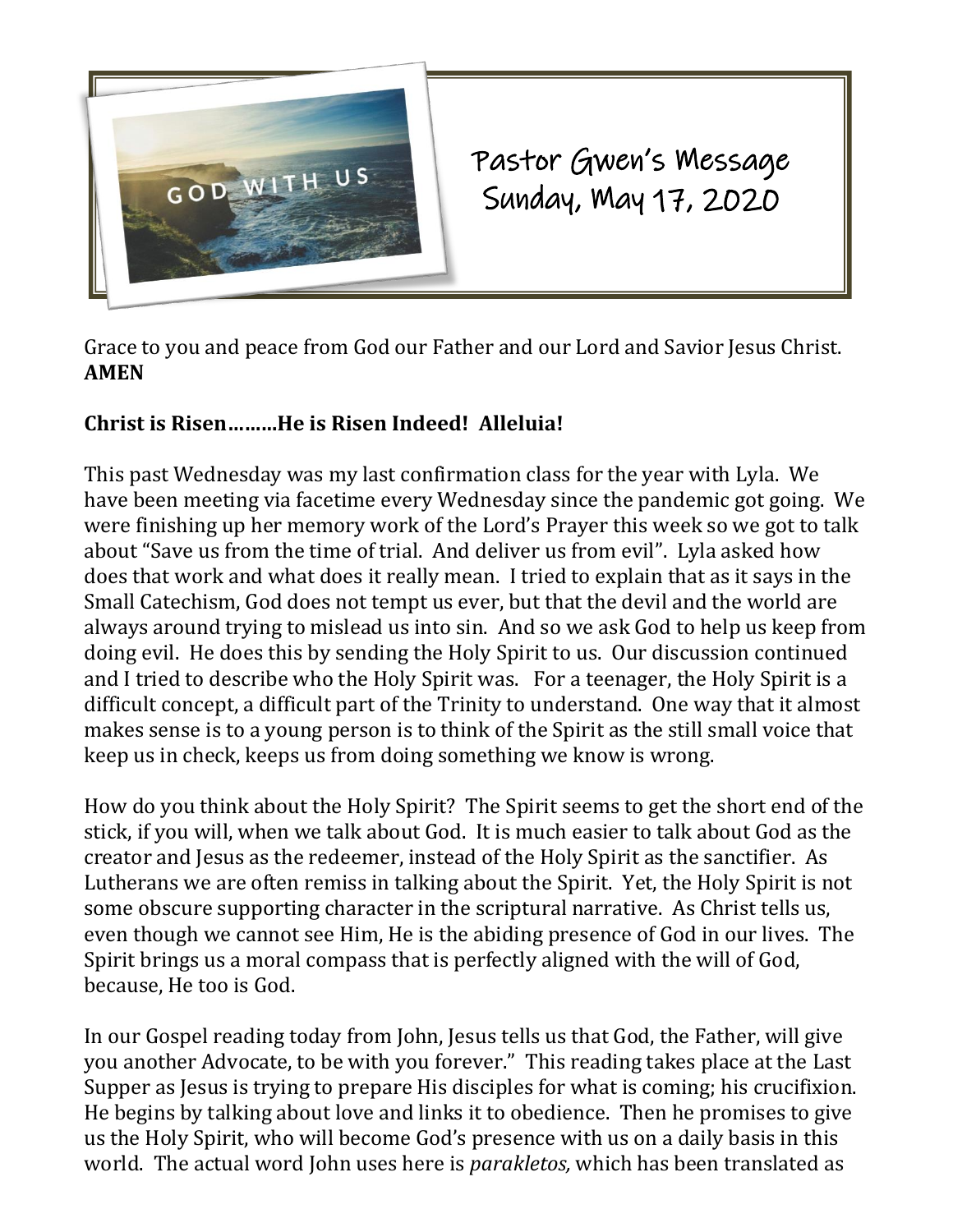Advocate, Councilor, Comforter and Intercessor. But even those words do not do justice to the original word.

Jesus says that He will have His Father send "another" advocate. Jesus here is referring to the fact that the Father sent Him to earth to walk among us, so that we could come to know God through Him. He is an Advocate as well. And so how do we know that the Advocate, we call the Holy Spirit, is still working in our lives today?

In times like we are experiencing today, we may not feel the Spirit of God around us as we watch or listen or read the unending news about COVID 19 on the TV or any other electronic media platform. We find it hard to see or hear the presence of God all the time when faced with such scary circumstances as a pandemic.

At our baptism, the Holy Spirit descended on us, just as He did during Jesus baptism in the river Jordan. A white dove did not fly out of the ceiling at our baptism, but the promise of the Holy Spirit was with us, coming to us in the waters of baptism. We pray during the sacrament of Holy Baptism that the Holy Spirit poured out on each of us, will give us new birth, cleanse us from sin and raise us to eternal life. The Holy Spirit is a gift from God and this promise of God is given to us as we are marked with the cross of Christ forever.

Today in the Gospel of John we hear clearly that the Holy Spirit will be in us and remain there forever. So yes, the Holy Spirit is still present in all of us. No matter how frightened or alone we feel, no matter how much we feel abandoned or how weak or powerless we believe we are, the Spirit is still here, in our hearts.

During difficult times, sometimes we feel like we are separated from God, but He never goes anywhere. He is always in me and in you, available to us. God is there to protect us and provide for us, as we are his treasured possessions, His beloved children. So as Scripture tells us, we will not be orphaned. Jesus makes that promise. He will be with us always through the presence of the Holy Spirit. So we never have to be scared or feel unloved.

I did hear from several of you that you really liked the story about the little boy going to live with his Aunt that I told last week. Well, you are in luck, because I found another story by Rev Billy Strayhorn that is wonderful for today's message.

There was a nature show on television about a black bear that gave birth to two cubs. One cub died right away. Three weeks later the mother bear died and the remaining cub was left to fend for itself. An orphaned cub in that condition is like a